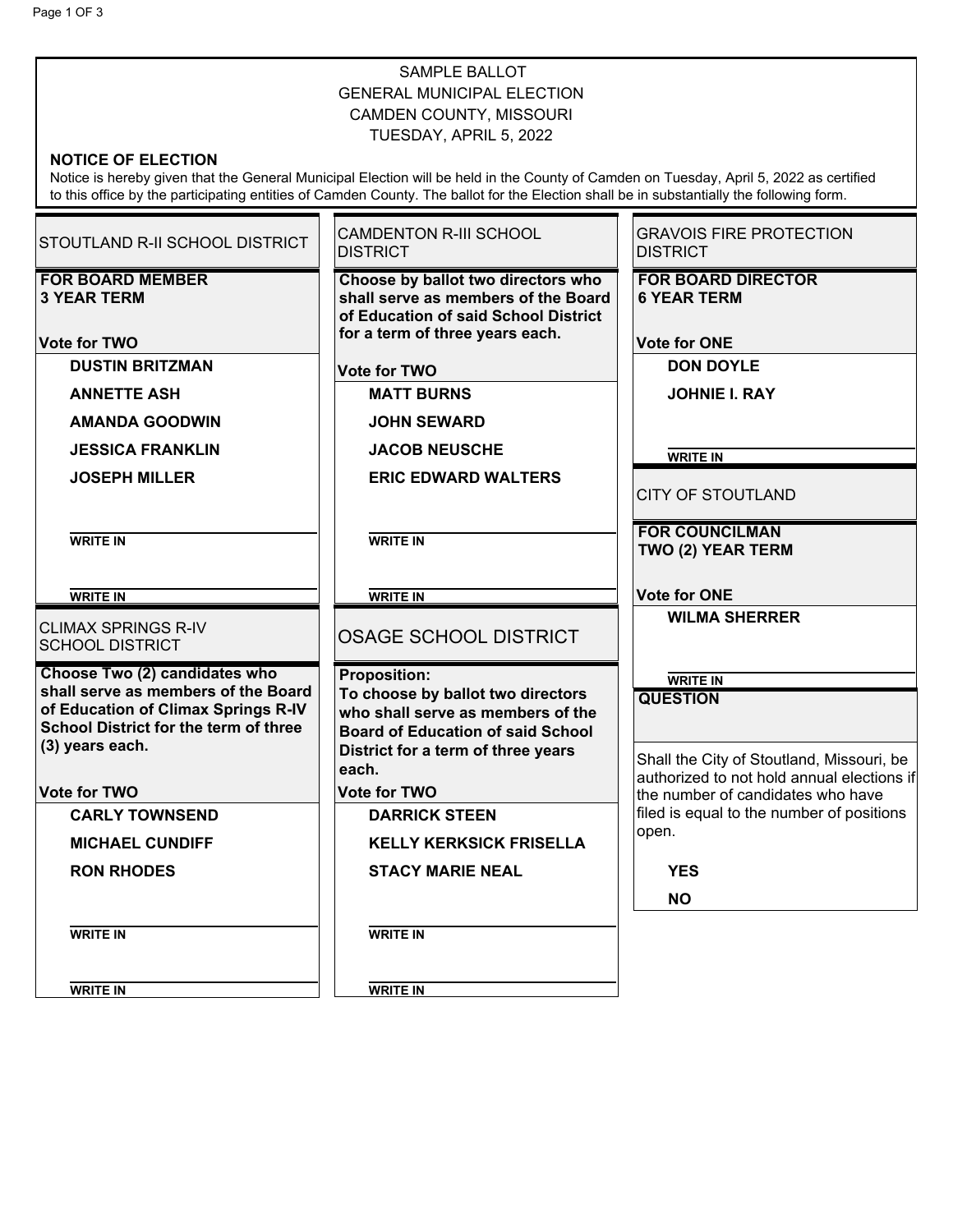| <b>CITY OF RICHLAND</b>                                                                | <b>CITY OF OSAGE BEACH</b> | <b>CITY OF LAURIE</b>                                                                  |
|----------------------------------------------------------------------------------------|----------------------------|----------------------------------------------------------------------------------------|
| <b>FOR MAYOR</b>                                                                       | <b>FOR MAYOR</b>           | <b>FOR MAYOR</b>                                                                       |
| <b>1 YEAR UNEXPIRED TERM</b>                                                           | <b>TWO YEAR TERM</b>       | <b>TWO YEAR TERM</b>                                                                   |
| <b>Vote for ONE</b>                                                                    | <b>Vote for ONE</b>        | <b>Vote for ONE</b>                                                                    |
| <b>JOSHUA A WONDER</b>                                                                 | <b>MICHAEL J. HARMISON</b> | <b>ALLEN KIMBERLING</b>                                                                |
|                                                                                        | <b>JOHN OLIVARRI</b>       |                                                                                        |
| <b>WRITE IN</b>                                                                        |                            | <b>WRITE IN</b>                                                                        |
| <b>FOR ALDERMEN</b>                                                                    | <b>WRITE IN</b>            | <b>FOR ALDERMAN</b>                                                                    |
| <b>WARD I</b>                                                                          | <b>FOR COLLECTOR</b>       | <b>WARD1</b>                                                                           |
| <b>2 YEAR TERM</b>                                                                     | <b>TWO YEAR TERM</b>       | <b>TWO YEAR TERM</b>                                                                   |
| <b>Vote for ONE</b>                                                                    | <b>Vote for ONE</b>        | <b>Vote for ONE</b>                                                                    |
| <b>MONA E. SHAW</b>                                                                    | <b>BRAD SMITH</b>          | <b>JEFF CHORPENING</b>                                                                 |
|                                                                                        |                            |                                                                                        |
| <b>WRITE IN</b>                                                                        | <b>WRITE IN</b>            | <b>WRITE IN</b>                                                                        |
| <b>FOR ALDERMEN</b>                                                                    | <b>FOR ALDERMAN</b>        | <b>QUESTION</b>                                                                        |
| <b>WARD I</b>                                                                          | <b>WARD I</b>              |                                                                                        |
| <b>1 YEAR UNEXPIRED TERM</b>                                                           | <b>TWO YEAR TERM</b>       |                                                                                        |
|                                                                                        |                            | Shall the City of Laurie impose a local                                                |
| <b>Vote for ONE</b>                                                                    | <b>Vote for ONE</b>        | use tax at the same rate as the total                                                  |
| <b>RONDA WORKMAN MASSEY</b>                                                            | <b>KEVIN RUCKER</b>        | local sales tax rate of 2 percent (2%)<br>provided that if the local sales tax rate is |
|                                                                                        |                            | reduced or raised by voter approval, the                                               |
|                                                                                        |                            | local use tax rate shall also be reduced                                               |
| <b>WRITE IN</b>                                                                        | <b>WRITE IN</b>            | or raised by the same action?                                                          |
| <b>PROPOSITION U</b>                                                                   | <b>FOR ALDERMAN</b>        | <b>YES</b>                                                                             |
|                                                                                        | <b>WARD II</b>             | $\circlearrowright$ no                                                                 |
|                                                                                        | <b>TWO YEAR TERM</b>       |                                                                                        |
| Shall the City of Richland, Missouri                                                   |                            | <b>CITY OF LAKE OZARK</b>                                                              |
| impose a local use tax at the same rate<br>as the total local sales tax rate, provided | <b>Vote for ONE</b>        |                                                                                        |
| that if the local sales tax rate is reduced                                            | <b>PHYLLIS MAROSE</b>      | FOR ALDERMAN,                                                                          |
| or raised by voter approval, the local                                                 |                            | <b>WARD III</b>                                                                        |
| use tax rate shall also be reduced or                                                  |                            | <b>TWO YEAR TERM</b>                                                                   |
| raised by the same action?                                                             | <b>WRITE IN</b>            |                                                                                        |
| <b>YES</b>                                                                             | <b>FOR ALDERMAN</b>        | <b>Vote for ONE</b>                                                                    |
| <b>NO</b>                                                                              | <b>WARD III</b>            | <b>DAVID RIDGELY</b>                                                                   |
|                                                                                        | <b>TWO YEAR TERM</b>       |                                                                                        |
|                                                                                        | <b>Vote for ONE</b>        | <b>WRITE IN</b>                                                                        |
|                                                                                        | <b>KELLIE SCHUMAN</b>      |                                                                                        |
|                                                                                        |                            |                                                                                        |